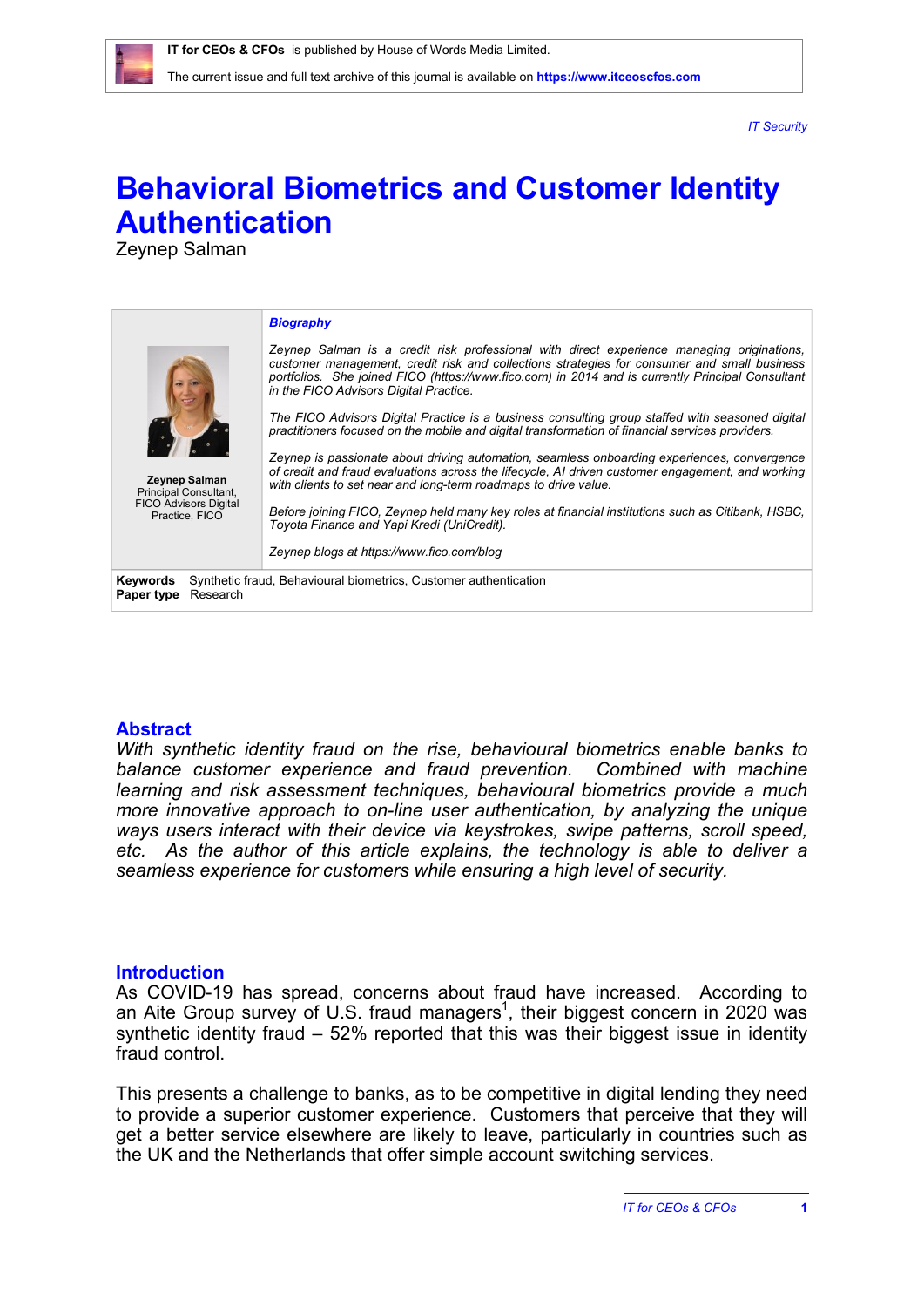

#### *IT Security*



The key to resolving the tension between customer experience and fraud prevention is to ensure that the bank is using an integrated platform.

Why is being integrated so important? At every stage of the customer lifecycle, banks get more and more data from their customers and fraud managers want to use that data to make better fraud decisions. They can't do this if the data only exists in a silo, and they have no access to that source.

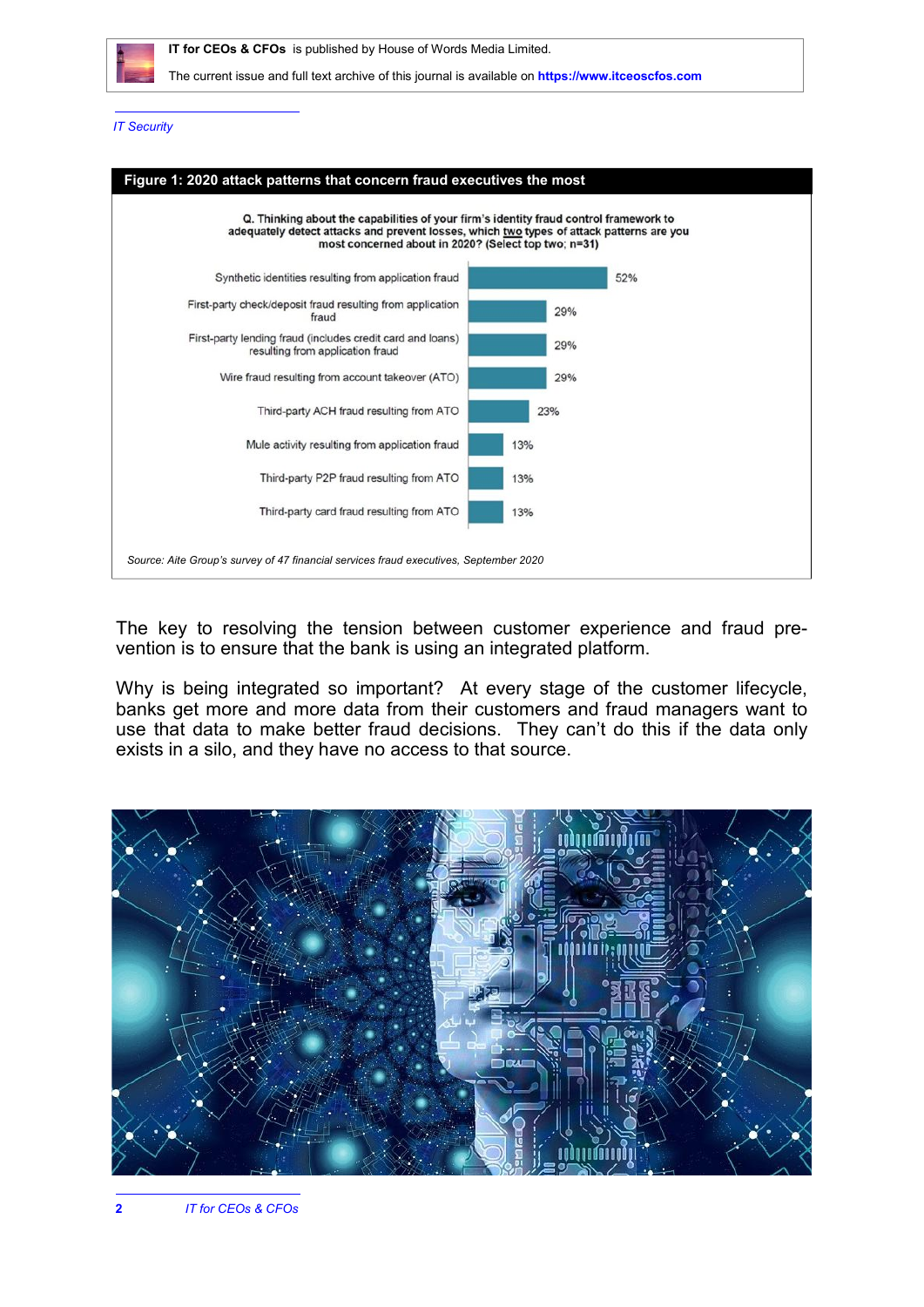

*IT Security*

# **What are the key elements for securing digital accounts?**

Best-in-class customer experience is achievable when the levels of security do not unacceptably increase friction, as my colleague Liz Lasher noted in a recent post<sup>2</sup>. When the balance is right customers gain easy access to their accounts when and where they want it. Seamless identity verification when accounts are opened, coupled with ongoing, smart authentication as accounts are used, is the right strategy for success. Authentication needs to create a balance between security and convenience. Customers look for this convenience, but if banks fail in protecting their accounts, customers easily switch to a competitor.

## **Behavioural biometrics empower banks to achieve balance**

Customer authentication has evolved: in the past, it was mainly reliant on knowledge factors or something only the customer knows, such as a password. Given data breaches and poor password practices, this had to evolve and banks now routinely send one-time passcodes to confirm the identity of their customers by checking they are in possession of their mobile device.

Today people are becoming used to the authentication factor of inherence, or something they are  $-$  in other words, a biometric. This trend is being rapidly adopted as people find it convenient to use voice, face or fingerprint recognition. Even though these biometric methods are convenient, they still require the customer to do something. Now there is an alternative that is both reliable and to the customer invisible – behavioural biometric authentication.